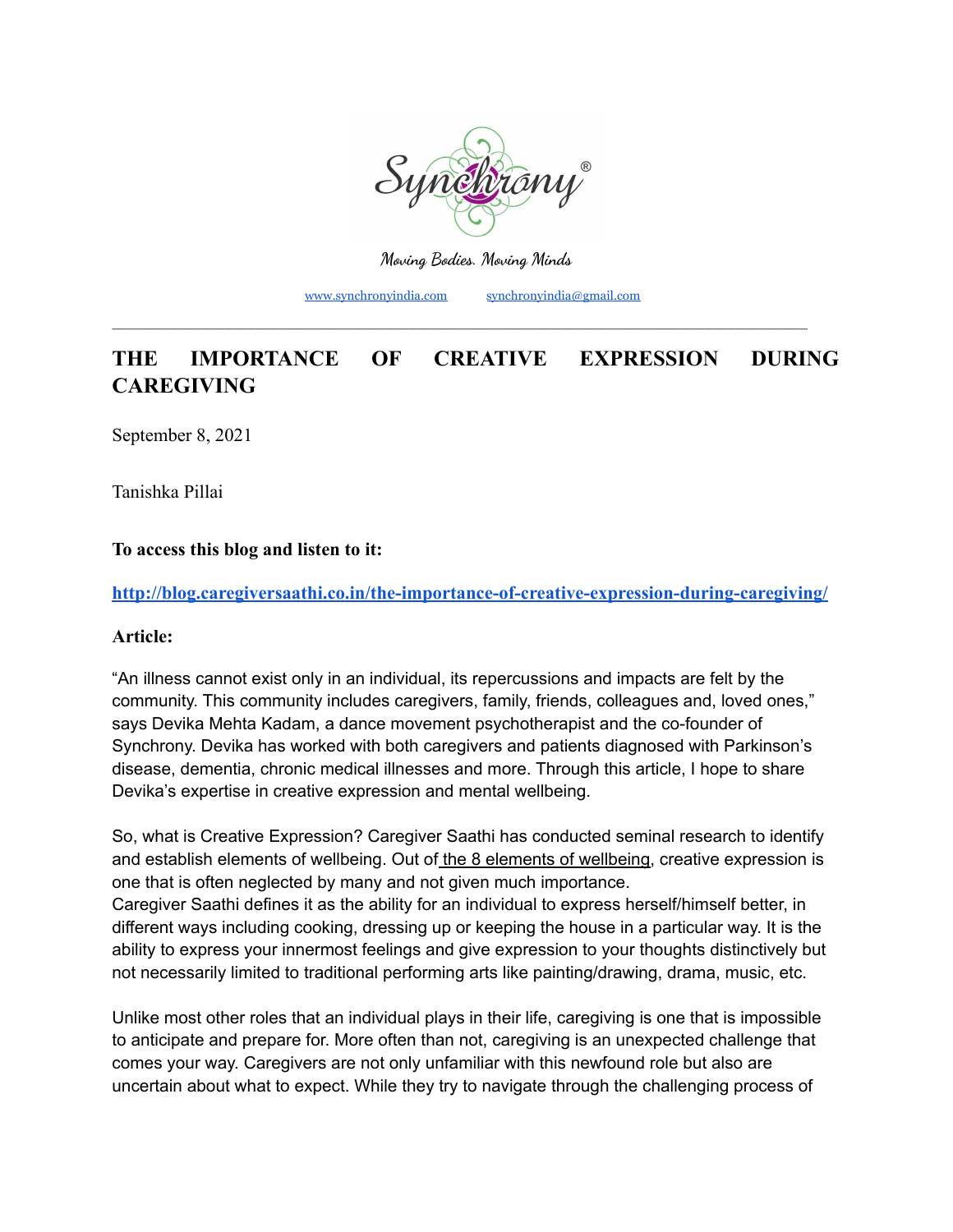caregiving, it is a given that they find themselves in high-level stressful situations. These conditions have an adverse impact on their own health and wellbeing.

Even though expressing yourself creatively is one of the simplest and most effective ways to cope with stress, caregivers find themselves unable to practice this. As a caregiver, you may find yourself juggling between various tasks and activities. In times like these, it might seem close to impossible to take time out for yourself and engage in any form of creative expression. However, this means that you are constantly de-prioritising yourself and this can only lead to negative outcomes in the long run.

"The word 'caregiving' connotes an expectation to constantly give to your care receiver. In this process, the caregivers almost forget to 'give' something to themselves. Caregivers don't take time out for themselves and don't ask for space or a break from their caregiving responsibilities", Furthermore, Devika adds that more often than not, "this happens because taking time out for oneself does not match their own internal understanding of what a responsible caregiver's profile would look like."

### Why is Creative Expression Important?

Since caregiving is mostly about giving to another individual, creative arts or creative expression is so essential as it allows you to have your own space and empty your mind in the process of caregiving.

"It is very important for us to redefine the word 'create' or what 'creating something' means". Devika promotes the concept of focusing on the act of creation, instead of the end product. She believes that there is a very strong judgement on how beautiful or good your outcome of creation is meant to be. For instance, we often give more importance to the final artwork over the creation of that artwork. It shouldn't matter how good or bad the outcome is as long as you enjoy the process of creating it.

She further divulges how creative expression is the means through which one can recharge their batteries, recoup their mental resources, ground themselves and feel in control of themselves. This not only ensures one to be the best possible version of themselves but also enables them to offer more to the care receiver.

Dance Movement Therapy is based on the idea that your mental health and status affects how you hold these different emotions which have a subsequent impact on patterns in your body. If you can change these patterns in your body, it can immensely help with your mental health. Similarly, giving an outlet for your body to express itself either verbally or non-verbally relieves stress and increases one's overall wellbeing.

Devika believes that while dancing, singing, painting are great ways of creatively expressing yourself – creative expression is not limited to just that. It could be something as simple as consciously taking deep breaths and creating space in your body, your lungs and your mind. Feel the freedom to pick your choice of expression, it could be cooking, reading, solving a crossword puzzle, grooving to music, or absolutely anything else- as long as you are conscious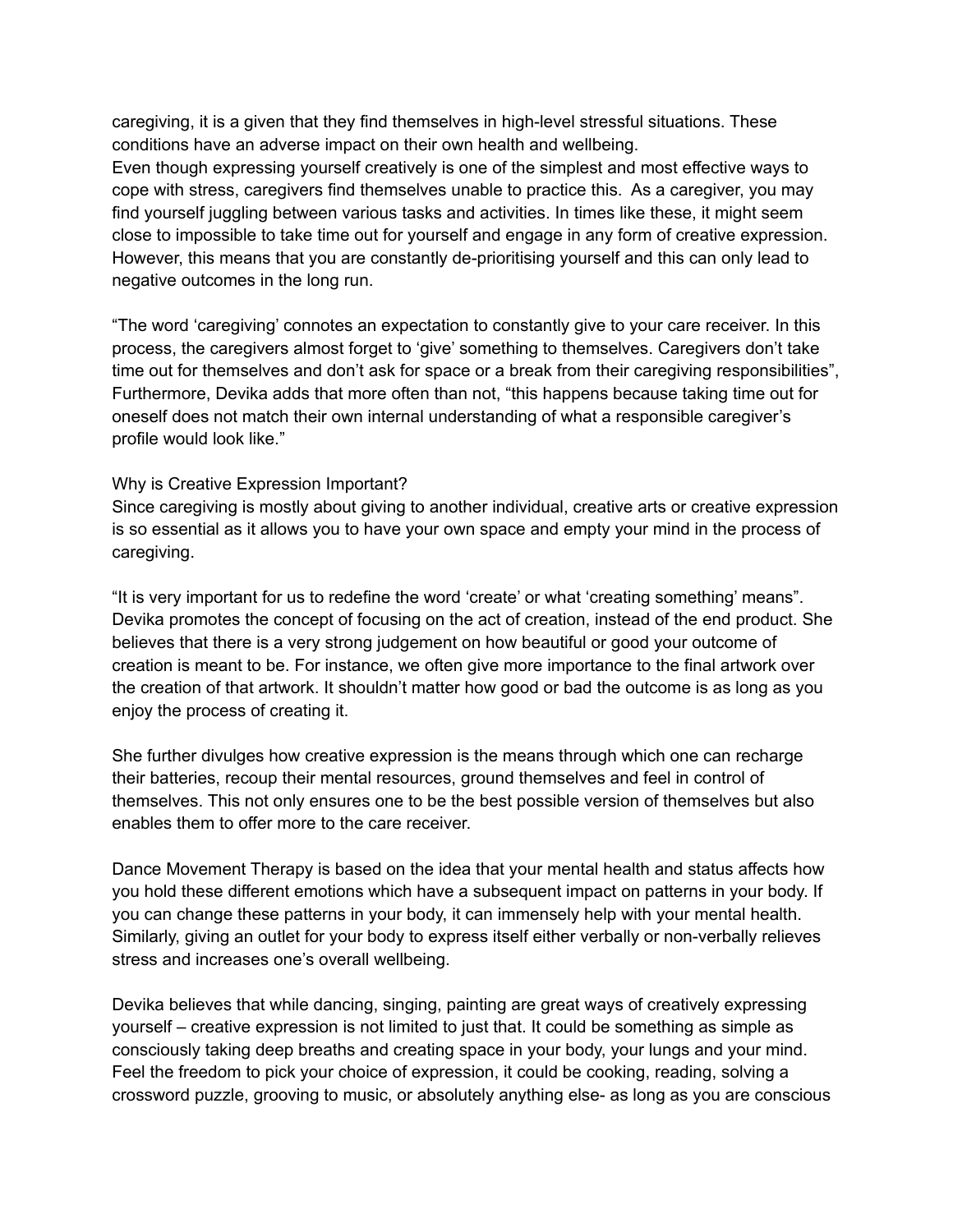of the experience, can feel your presence in the here and now and are establishing a space where you can truly be yourself and truly feel every emotion.

# How can one practice creative expression?

Devika, stresses on the fact that creative expression, just like self-care is a practice. It is a ritual that needs to be done regularly. You cannot do it once a month and feel like you have released all your stress. To maintain this element of wellbeing, one needs to really engage in this process daily – be it only 10 mins or over an hour, it has to be done. In our culture, self-care is equated to selfishness and this can be a major barrier that comes in the way of creatively expressing yourself. But it is important to remember, that you can only help another individual when you yourself are feeling physically and emotionally sound. Creative expression gives you the opportunity for self-exploration where you can introspect and reflect better on your needs as well as your care receiver's.

According to Devika, there are key ways in which you can effectively express yourself through a creative channel

- 1. You do not have to force yourself into a routine. You do not have to set a fixed time for your creative expression. On some days it could be in the morning before you start your day, some days in the middle or at the end. Just like you take a "power nap" when you feel exhausted, normalise the practice of a "power creative expression routine", a routine that very quickly that allows you to refuel and rejuvenate yourself any time of the day
- 2. Consistency is key. Even though initially it might seem like an added chore to your already busy schedule, soon your body will know when it needs a boost of energy or creative outlet for expression. This can only happen if you practice expressing yourself through whichever medium daily and regularly.
- 3. Make it a sensorial experience. It is important to immerse yourself and be present when you are practising creative expression and the best way to achieve this is by being aware. For instance, if your choice of creative expression is cooking or painting, ask yourself what are you feeling in your hands? What are you smelling? What are you hearing? By focusing on the sensorial aspect, you are able to steer clear of thoughts that are otherwise constantly clouding your mind.

As caregivers, it is important to remember that you can only do justice to this role if you actively take care of yourself and your well-being. It is essential to prioritise your needs, your mental and physical health by taking time out for yourself and practising creative expression. Not taking care of yourself and partaking in acts of creative expression can have really detrimental impacts on one's overall wellbeing.

About the Author